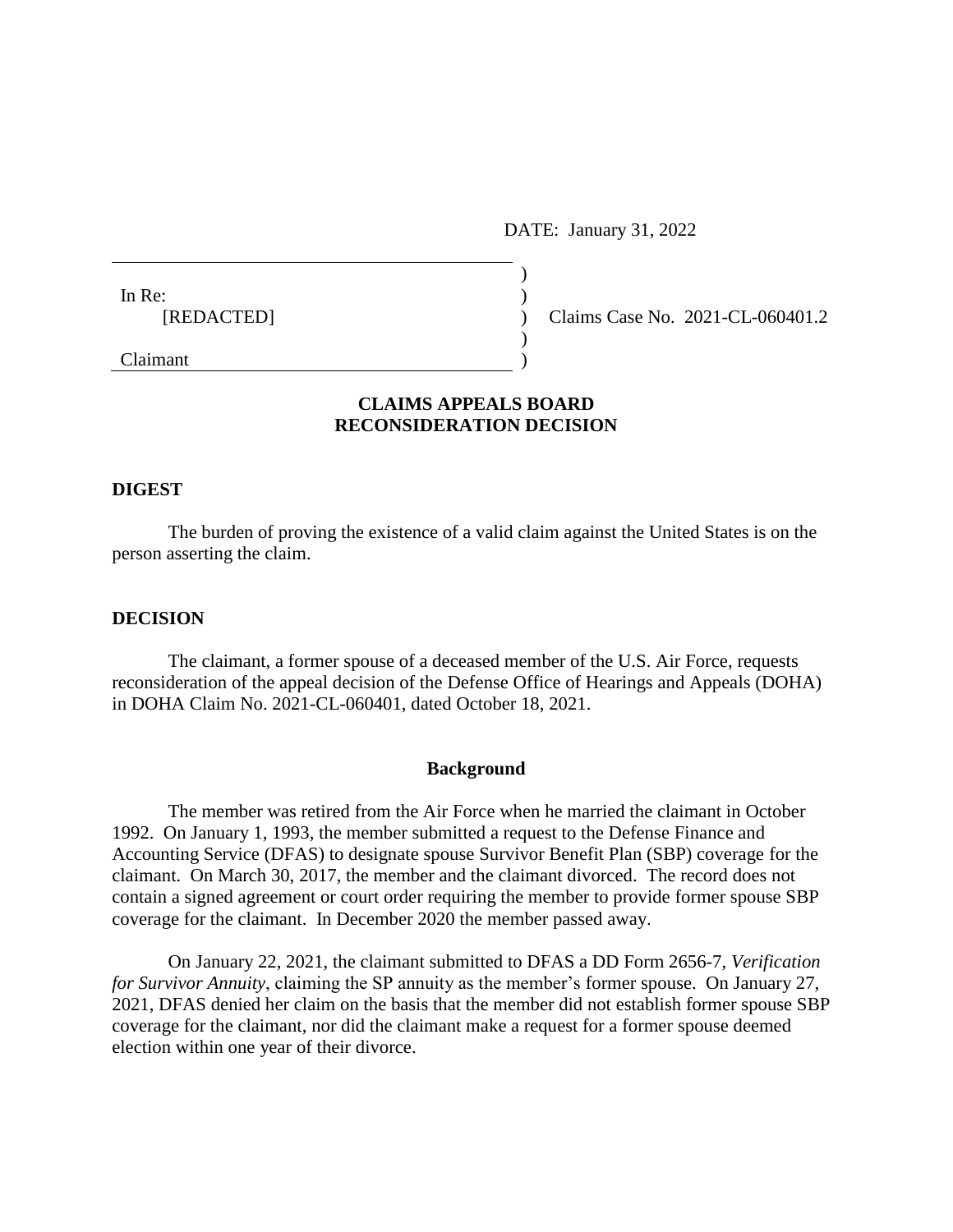The claimant appealed DFAS's denial of her claim. She stated that neither she nor the member were aware of the one-year requirement to elect former spouse SBP coverage. In the DOHA appeal decision, the attorney adjudicator upheld DFAS's denial of the claim for the SBP annuity. She explained that the divorce decree did not require the member to make a former spouse election for the claimant; that spouse SBP coverage for the claimant ended with their divorce; and the member did not elect former spouse SBP coverage for her.

In her request for reconsideration, the claimant states that the member continued to pay SBP premiums for her coverage until his death. He never wrote to DFAS to cancel the SBP coverage. She requests the SBP annuity be paid to her as the member would have wanted. She then asks that if the SBP annuity is denied, what happens to the payments the member made from his retired pay during the period 1992 to 2020 for spouse SBP coverage.

#### **Discussion**

Claims against the government may be allowed only for expenses authorized by statute or regulation. *See* DOHA Claims Case No. 2021-CL-021205.2 (June 30, 2021). Therefore, DOHA must render decisions based on applicable statutes, regulations and our prior administrative decisions.

SBP is an income maintenance program for the survivors of deceased members of the uniformed services. *See* 10 U.S.C. §§ 1447-1455. Spousal coverage ends upon divorce. If a member divorces and wishes to provide SBP coverage for the former spouse, the member must notify DFAS in writing of the divorce and the intention to provide coverage for the former spouse, even if the former spouse was the member's spouse beneficiary immediately prior to the divorce. Former spouse coverage must be established within one year from the date of the divorce. *See* 10 U.S.C. §1448(b)(3)(A). In addition, a member may be required under the terms of a divorce decree to provide SBP coverage to the former spouse. If the member fails to do so, the former spouse has one year from the date of the divorce to request a deemed election. *See* 10 U.S.C. § 1450(f)(3).

In this case, the claimant was covered as the member's spouse SBP beneficiary from the time he elected it for her in 1992 until 2017 when their divorce ended the coverage. There is no evidence that the claimant was awarded former spouse SBP coverage in the divorce decree. Therefore, she had no statutory right to request a deemed election. Further, although the member may have intended that his former spouse be covered under the SBP, he failed to establish former spouse SBP coverage within one year of their divorce. Therefore, DFAS properly denied the claim for the SBP annuity. *See* DOHA Claims Case No. 2020-CL-042201.2 (November 18, 2020).

Finally, we do note that if SBP premiums for spouse coverage were deducted from the member's retired pay when he no longer had an eligible spouse beneficiary, those costs should be refunded to the proper beneficiary as arrears of retired pay under 10 U.S.C. § 2771. In order to claim the arrears of retired pay, the member's designated beneficiary should fill out the SF